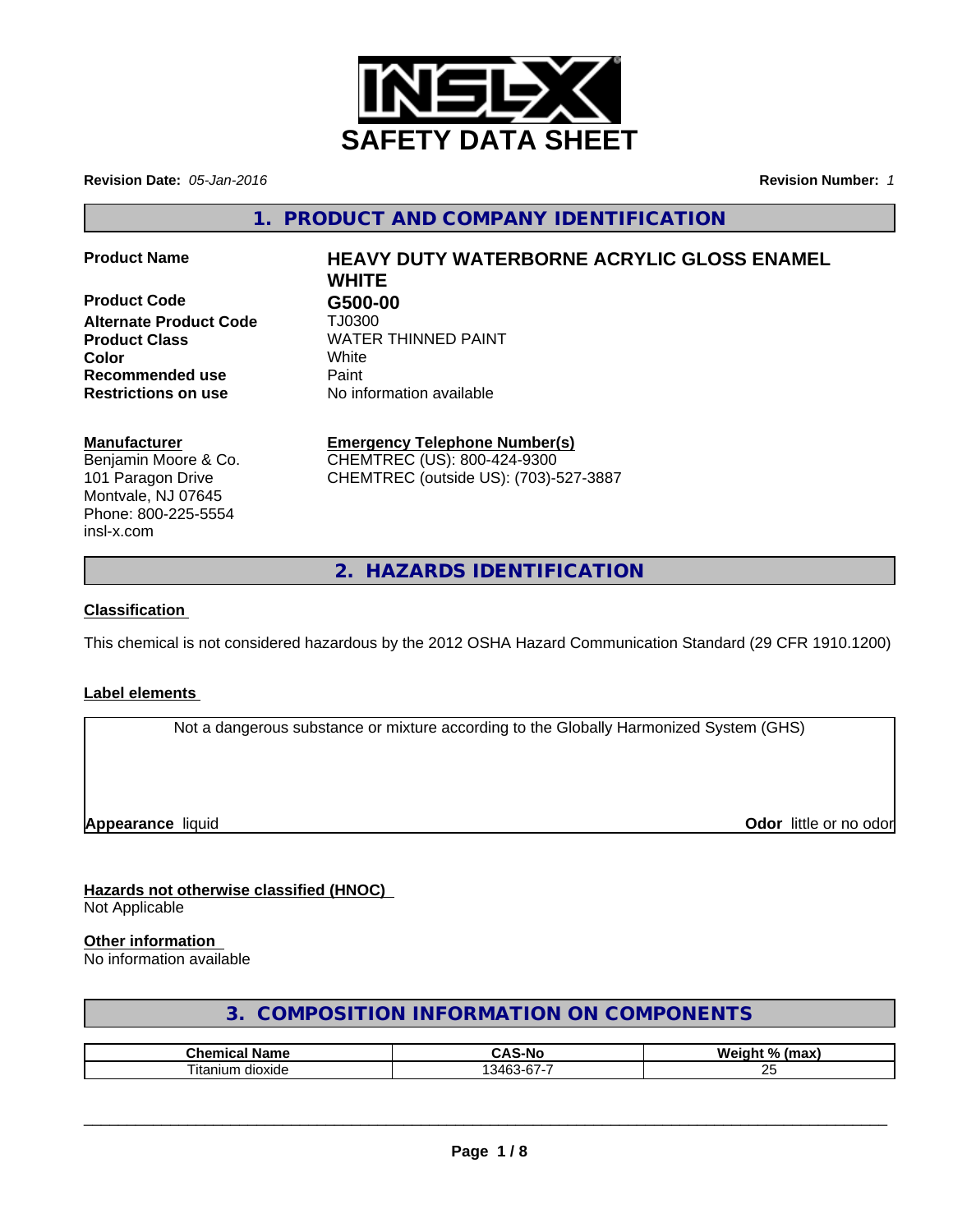#### \_\_\_\_\_\_\_\_\_\_\_\_\_\_\_\_\_\_\_\_\_\_\_\_\_\_\_\_\_\_\_\_\_\_\_\_\_\_\_\_\_\_\_\_\_\_\_\_\_\_\_\_\_\_\_\_\_\_\_\_\_\_\_\_\_\_\_\_\_\_\_\_\_\_\_\_\_\_\_\_\_\_\_\_\_\_\_\_\_\_\_\_\_ G500-00 - **HEAVY DUTY WATERBORNE ACRYLIC GLOSS ENAMEL WHITE**

| Propanoic acid, 2-methyl-, monoester with<br>2,2,4-trimethyl-1,3-pentanediol | 25265-77-4 |  |
|------------------------------------------------------------------------------|------------|--|
| Kaolin                                                                       | 1332-58-7  |  |
| Silica, amorphous                                                            | 7631-86-9  |  |
| Ammonia                                                                      | 7664-41-7  |  |

|                                                  | 4. FIRST AID MEASURES                                                                              |
|--------------------------------------------------|----------------------------------------------------------------------------------------------------|
| <b>General Advice</b>                            | No hazards which require special first aid measures.                                               |
| <b>Eye Contact</b>                               | Rinse thoroughly with plenty of water for at least 15 minutes and consult a<br>physician.          |
| <b>Skin Contact</b>                              | Wash off immediately with soap and plenty of water removing all contaminated<br>clothes and shoes. |
| <b>Inhalation</b>                                | Move to fresh air. If symptoms persist, call a physician.                                          |
| Ingestion                                        | Clean mouth with water and afterwards drink plenty of water. Consult a physician<br>if necessary.  |
| <b>Most Important</b><br><b>Symptoms/Effects</b> | None known.                                                                                        |
| <b>Notes To Physician</b>                        | Treat symptomatically.                                                                             |
|                                                  |                                                                                                    |

**5. FIRE-FIGHTING MEASURES**

| <b>Suitable Extinguishing Media</b>                                                          | Use extinguishing measures that are appropriate to local<br>circumstances and the surrounding environment.                                   |  |  |  |
|----------------------------------------------------------------------------------------------|----------------------------------------------------------------------------------------------------------------------------------------------|--|--|--|
| <b>Protective Equipment And Precautions For</b><br><b>Firefighters</b>                       | As in any fire, wear self-contained breathing apparatus<br>pressure-demand, MSHA/NIOSH (approved or equivalent)<br>and full protective gear. |  |  |  |
| <b>Specific Hazards Arising From The Chemical</b>                                            | Closed containers may rupture if exposed to fire or<br>extreme heat.                                                                         |  |  |  |
| <b>Sensitivity To Mechanical Impact</b>                                                      | No.                                                                                                                                          |  |  |  |
| <b>Sensitivity To Static Discharge</b>                                                       | No.                                                                                                                                          |  |  |  |
| <b>Flash Point Data</b><br>Flash Point (°F)<br>Flash Point (°C)<br><b>Flash Point Method</b> | Not applicable<br>Not applicable<br>Not applicable                                                                                           |  |  |  |
| <b>Flammability Limits In Air</b>                                                            |                                                                                                                                              |  |  |  |
| <b>Lower Explosion Limit</b><br><b>Upper Explosion Limit</b>                                 | Not applicable<br>Not applicable                                                                                                             |  |  |  |
| <b>NFPA</b><br><b>Flammability: 0</b><br>Health: 1                                           | <b>Instability: 0</b><br><b>Special: Not Applicable</b>                                                                                      |  |  |  |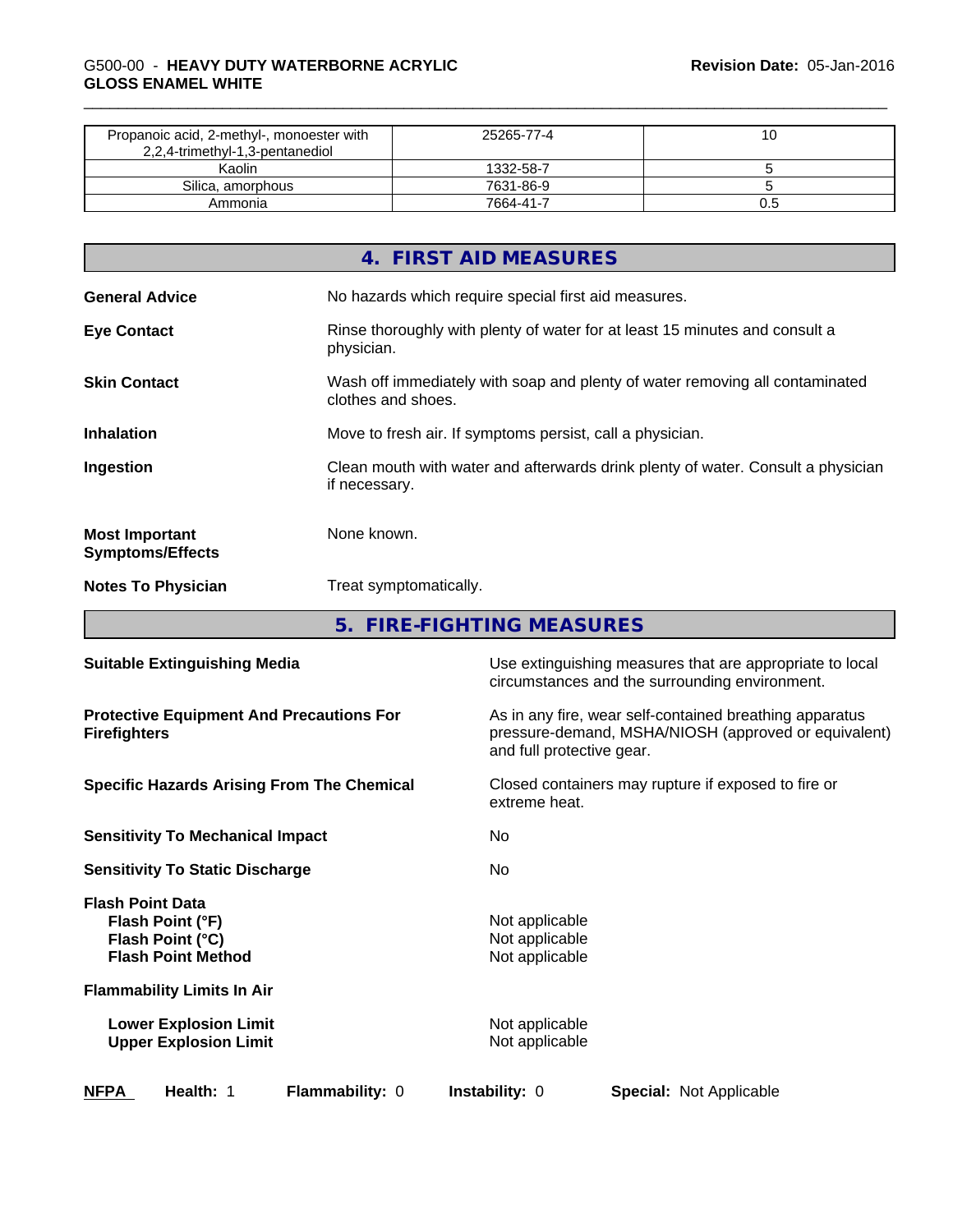#### **NFPA Legend**

- 0 Not Hazardous
- 1 Slightly
- 2 Moderate
- 3 High
- 4 Severe

*The ratings assigned are only suggested ratings, the contractor/employer has ultimate responsibilities for NFPA ratings where this system is used.*

*Additional information regarding the NFPA rating system is available from the National Fire Protection Agency (NFPA) at www.nfpa.org.*

|                                  | 6. ACCIDENTAL RELEASE MEASURES                                                                                                                                                   |
|----------------------------------|----------------------------------------------------------------------------------------------------------------------------------------------------------------------------------|
| <b>Personal Precautions</b>      | Avoid contact with skin, eyes and clothing. Ensure adequate ventilation.                                                                                                         |
| <b>Other Information</b>         | Prevent further leakage or spillage if safe to do so.                                                                                                                            |
| <b>Environmental Precautions</b> | See Section 12 for additional Ecological Information.                                                                                                                            |
| <b>Methods For Clean-Up</b>      | Soak up with inert absorbent material. Sweep up and shovel into suitable<br>containers for disposal.                                                                             |
|                                  | 7. HANDLING AND STORAGE                                                                                                                                                          |
| <b>Handling</b>                  | Avoid contact with skin, eyes and clothing. Avoid breathing vapors, spray mists or<br>sanding dust. In case of insufficient ventilation, wear suitable respiratory<br>equipment. |
| <b>Storage</b>                   | Keep container tightly closed. Keep out of the reach of children.                                                                                                                |
| <b>Incompatible Materials</b>    | No information available                                                                                                                                                         |

# **8. EXPOSURE CONTROLS / PERSONAL PROTECTION**

#### **Exposure Limits**

| <b>Chemical Name</b> | <b>ACGIH</b>             | <b>OSHA</b>                           |
|----------------------|--------------------------|---------------------------------------|
| Titanium dioxide     | 10 mg/m $3$ - TWA        | 15 mg/m $3$ - TWA                     |
| Kaolin               | $2 \text{ mg/m}^3$ - TWA | 15 mg/m <sup>3</sup> - TWA total      |
|                      |                          | $5 \text{ mg/m}^3$ - TWA              |
| Silica, amorphous    | N/E                      | $(80)/(%$ SiO2) mg/m <sup>3</sup> TWA |
|                      |                          | 20 mppcf - TWA                        |
| Ammonia              | 25 ppm - TWA             | 50 ppm - TWA                          |
|                      | 35 ppm - STEL            | $35 \text{ mg/m}^3$ - TWA             |

#### **Legend**

ACGIH - American Conference of Governmental Industrial Hygienists Exposure Limits OSHA - Occupational Safety & Health Administration Exposure Limits N/E - Not Established

| <b>Engineering Measures</b>          | Ensure adequate ventilation, especially in confined areas.                                                                          |  |  |
|--------------------------------------|-------------------------------------------------------------------------------------------------------------------------------------|--|--|
| <b>Personal Protective Equipment</b> |                                                                                                                                     |  |  |
| <b>Eye/Face Protection</b>           | Safety glasses with side-shields.                                                                                                   |  |  |
| <b>Skin Protection</b>               | Protective gloves and impervious clothing.                                                                                          |  |  |
| <b>Respiratory Protection</b>        | In case of insufficient ventilation wear suitable respiratory equipment.                                                            |  |  |
| <b>Hygiene Measures</b>              | Avoid contact with skin, eyes and clothing. Remove and wash contaminated<br>clothing before re-use. Wash thoroughly after handling. |  |  |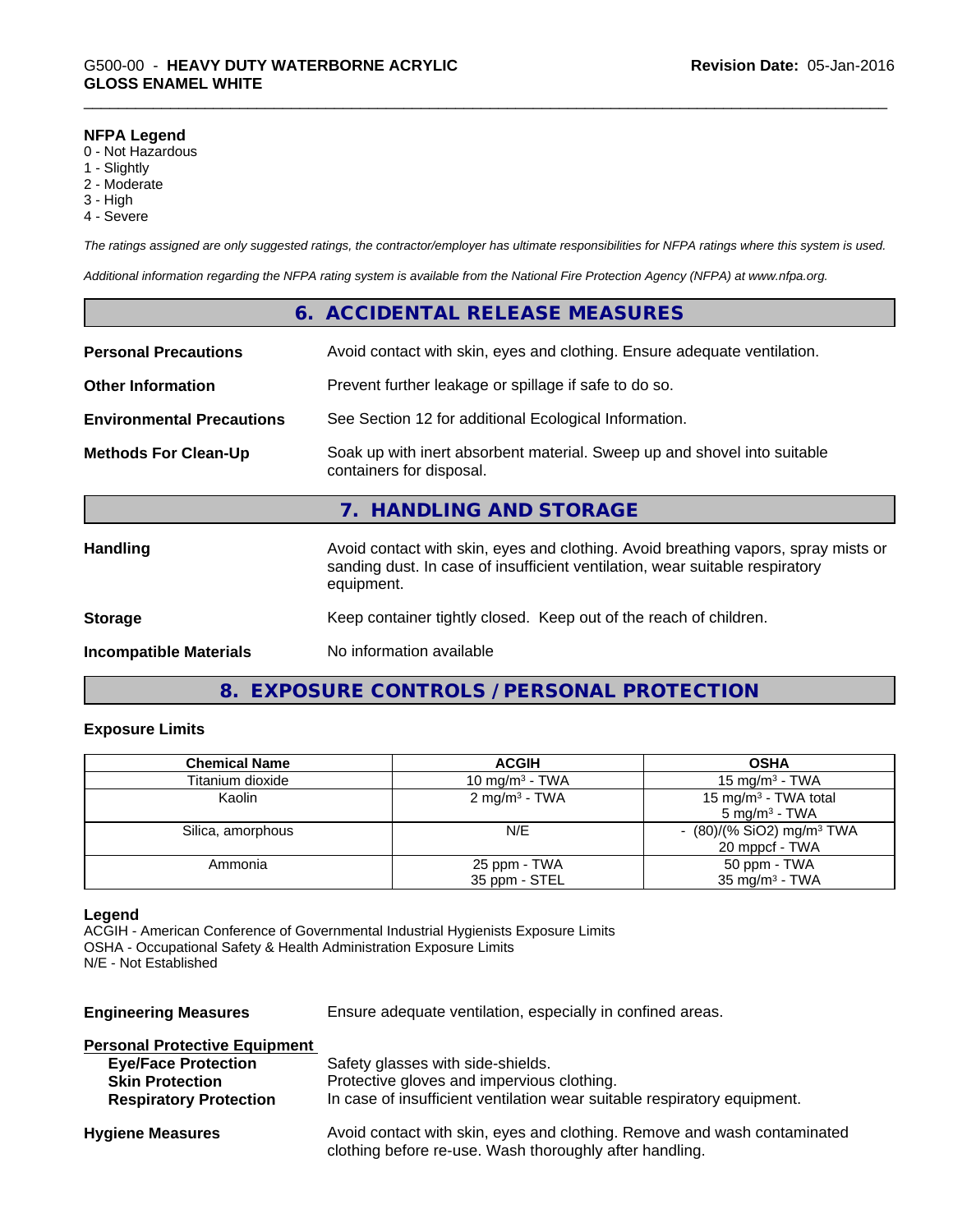#### **9. PHYSICAL AND CHEMICAL PROPERTIES**

**Appearance** liquid **Odor** little or no odor **Odor Threshold** No information available **Density (lbs/gal)** 10.3 - 10.4 **Specific Gravity** 1.23 - 1.25 **pH pH**  $\blacksquare$ **Viscosity (cps)** No information available<br> **Solubility** No information available<br>
No information available **Water Solubility Water Solubility Water Solubility No information available Evaporation Rate No information available No information available Vapor Pressure** No information available No information available **Vapor Density**<br> **We Solids** Museum Museum Museum Museum AS - 55 Wt. % Solids **Vol. % Solids** 30 - 40 **Wt. % Volatiles Vol. % Volatiles** 60 - 70 **VOC Regulatory Limit (g/L)** <250 **Boiling Point (°F)** 212 **Boiling Point (°C)** 100 **Freezing Point (°F)** 32 **Freezing Point (°C)** 0 **Flash Point (°F)** Not applicable **Flash Point (°C)** Not applicable **Flash Point Method**<br> **Flammability (solid, gas)**<br>
Not applicable<br>
Not applicable **Flammability (solid, gas)** Not applicable **Upper Explosion Limit**<br> **Lower Explosion Limit**<br> **Lower Explosion Limit**<br> **Not applicable Lower Explosion Limit Autoignition Temperature (°F)**<br> **Autoignition Temperature (°C)** No information available **Autoignition Temperature (°C) Decomposition Temperature (°F)** No information available **Decomposition Temperature (°C)** No information available **Partition Coefficient (n-octanol/water)** No information available

No information available

#### **10. STABILITY AND REACTIVITY**

| Not Applicable                           |
|------------------------------------------|
| Stable under normal conditions.          |
| Prevent from freezing.                   |
| No materials to be especially mentioned. |
| None under normal use.                   |
| None under normal conditions of use.     |
|                                          |

**11. TOXICOLOGICAL INFORMATION**

**Product Information**

**Information on likely routes of exposure**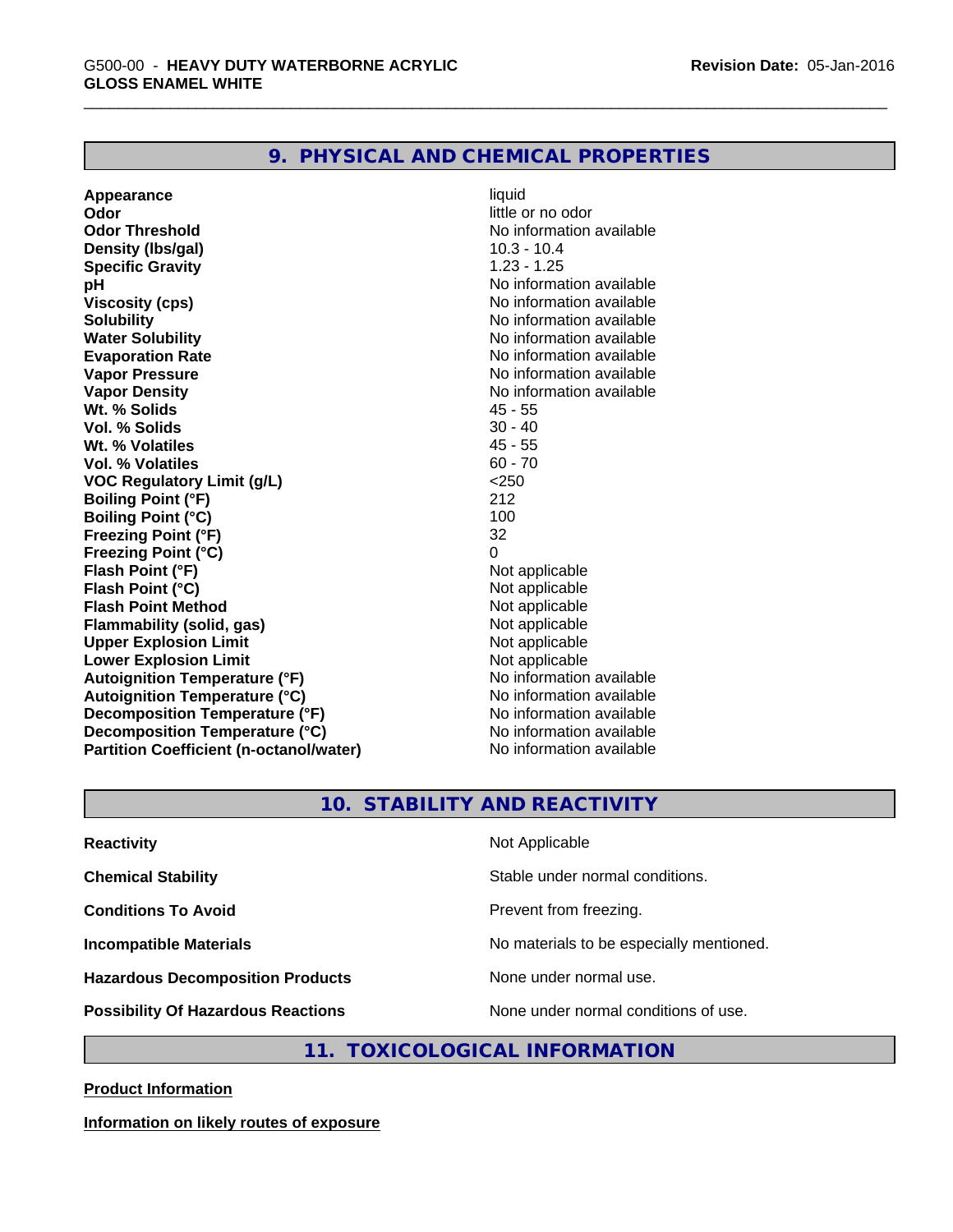| <b>Principal Routes of Exposure</b>  | Eye contact, skin contact and inhalation.                                                                       |
|--------------------------------------|-----------------------------------------------------------------------------------------------------------------|
| <b>Acute Toxicity</b>                |                                                                                                                 |
| <b>Product Information</b>           | No information available                                                                                        |
| Information on toxicological effects |                                                                                                                 |
| <b>Symptoms</b>                      | No information available                                                                                        |
|                                      | Delayed and immediate effects as well as chronic effects from short and long-term exposure                      |
| Eye contact                          | May cause slight irritation.                                                                                    |
| <b>Skin contact</b>                  | Substance may cause slight skin irritation. Prolonged or repeated contact may dry<br>skin and cause irritation. |
| <b>Inhalation</b>                    | May cause irritation of respiratory tract.                                                                      |
| Ingestion                            | Ingestion may cause gastrointestinal irritation, nausea, vomiting and diarrhea.                                 |
| Sensitization:                       | No information available                                                                                        |
| <b>Neurological Effects</b>          | No information available.                                                                                       |
| <b>Mutagenic Effects</b>             | No information available.                                                                                       |
| <b>Reproductive Effects</b>          | No information available.                                                                                       |
| <b>Developmental Effects</b>         | No information available.                                                                                       |
| <b>Target Organ Effects</b>          | No information available.                                                                                       |
| <b>STOT - single exposure</b>        | No information available.                                                                                       |
| <b>STOT - repeated exposure</b>      | No information available.                                                                                       |
| Other adverse effects                | No information available.                                                                                       |
| <b>Aspiration Hazard</b>             | No information available                                                                                        |

#### **Numerical measures of toxicity**

**The following values are calculated based on chapter 3.1 of the GHS document**

| <b>ATEmix (oral)</b>          | 18326 mg/kg  |
|-------------------------------|--------------|
| <b>ATEmix (dermal)</b>        | 119344 mg/kg |
| ATEmix (inhalation-dust/mist) | 116.1 ma/L   |

#### **Component**

#### **Acute Toxicity**

**Titanium dioxide** LD50 Oral: > 10000 mg/kg (Rat) LD50 Dermal:  $> 10000$  mg/m<sup>3</sup> (Rabbit) LC50 Inhalation (Dust):  $> 6.82$  mg/L (Rat, 4 hr.) Kaolin LD50 Oral: > 5000 mg/kg (Rat) Silica, amorphous LD50 Oral: > 5000 mg/kg (Rat) LD50 Dermal: 2,000 mg/kg (Rabbit) LC50 Inhalation (Dust): > 2 mg/L Ammonia LC50 Inhalation (Vapor): 2000 ppm (Rat, 4 hr.)

#### **Carcinogenicity**

*The information below indicateswhether each agency has listed any ingredient as a carcinogen:.*

| <b>Chemical Name</b>                                              | <b>IARC</b>          | <b>NTP</b> | <b>OSHA Carcinogen</b> |
|-------------------------------------------------------------------|----------------------|------------|------------------------|
|                                                                   | 2B<br>Possible Human |            | Listed                 |
| <b>Contract Contract Contract Contract</b><br>dioxide<br>Titanium | Carcinogen           |            |                        |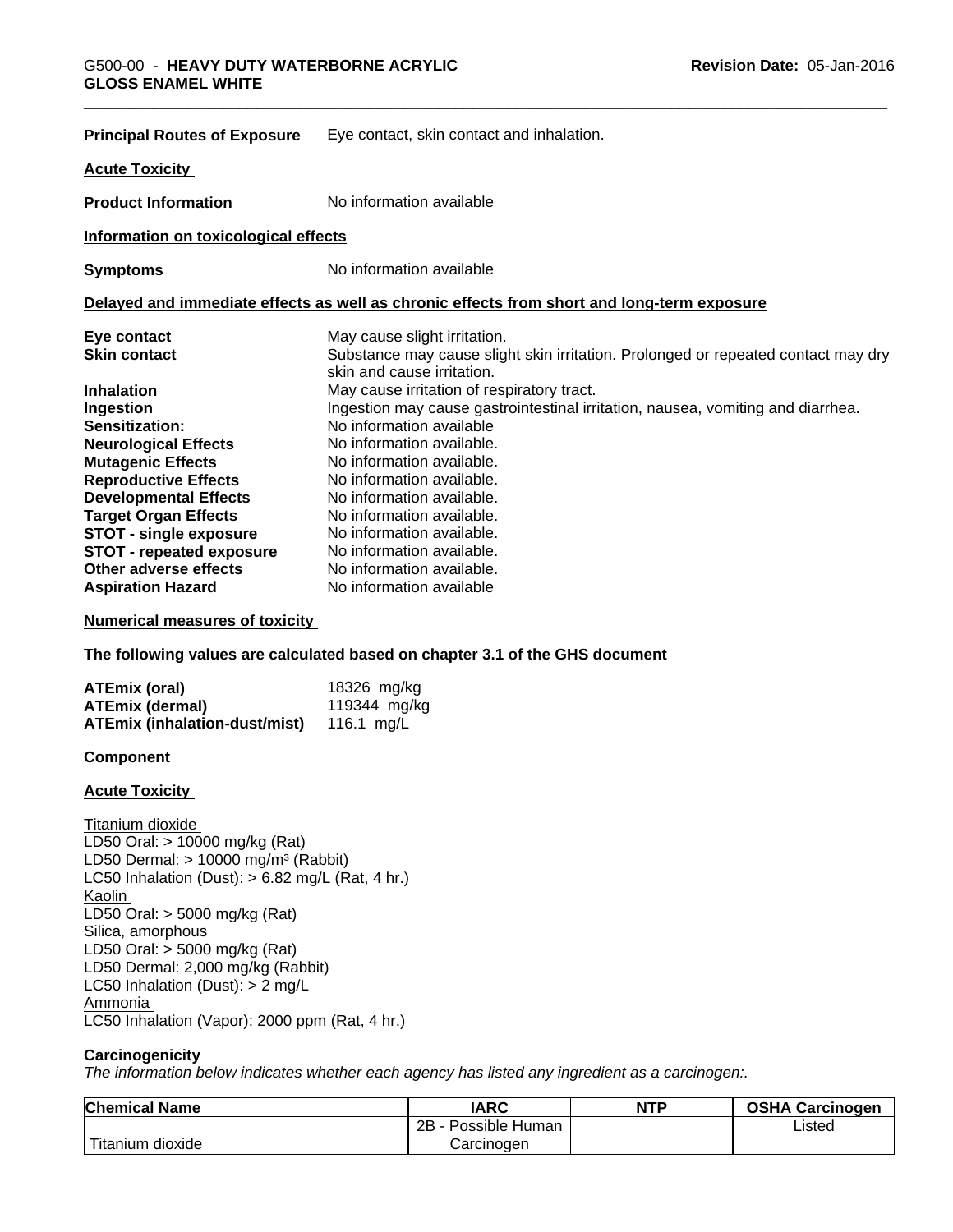• Although IARC has classified titanium dioxide as possibly carcinogenic to humans (2B), their summary concludes: "No significant exposure to titanium dioxide is thought to occur during the use of products in which titanium dioxide is bound to other materials, such as paint."

#### **Legend**

IARC - International Agency for Research on Cancer NTP - National Toxicity Program OSHA - Occupational Safety & Health Administration

**12. ECOLOGICAL INFORMATION**

### **Ecotoxicity Effects**

The environmental impact of this product has not been fully investigated.

#### **Product Information**

#### **Acute Toxicity to Fish**

No information available

#### **Acute Toxicity to Aquatic Invertebrates**

No information available

#### **Acute Toxicity to Aquatic Plants**

No information available

#### **Persistence / Degradability**

No information available.

#### **Bioaccumulation / Accumulation**

No information available.

#### **Mobility in Environmental Media**

No information available.

#### **Ozone**

No information available

#### **Component**

#### **Acute Toxicity to Fish**

Titanium dioxide  $LC50:$  > 1000 mg/L (Fathead Minnow - 96 hr.)

#### **Acute Toxicity to Aquatic Invertebrates**

No information available

#### **Acute Toxicity to Aquatic Plants**

No information available

# **13. DISPOSAL CONSIDERATIONS**

**Waste Disposal Method** Dispose of in accordance with federal, state, provincial, and local regulations. Local requirements may vary, consult your sanitation department or state-designated environmental protection agency for more disposal options.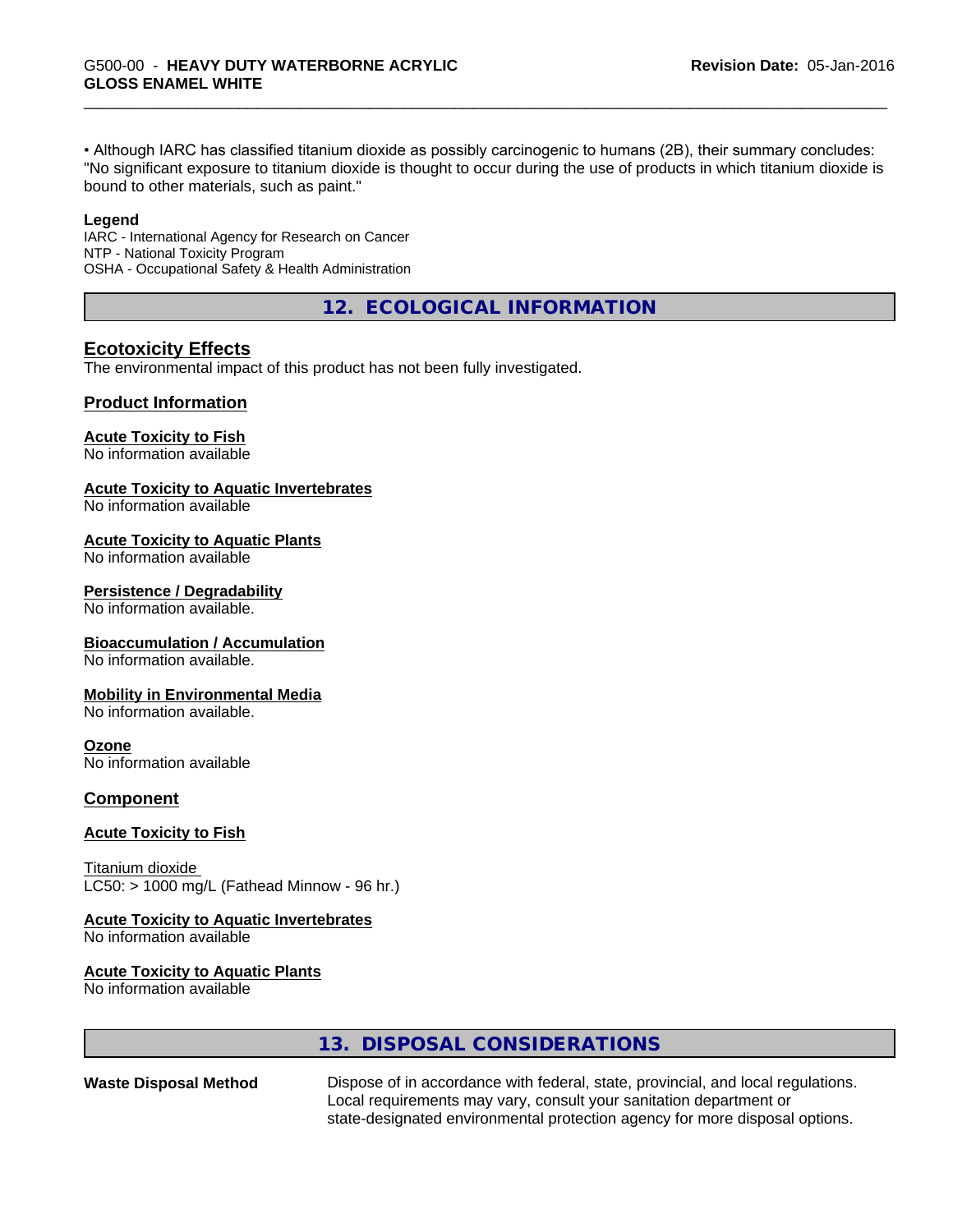|                                  | 14. TRANSPORT INFORMATION  |  |
|----------------------------------|----------------------------|--|
| <b>DOT</b>                       | Not regulated              |  |
| <b>ICAO / IATA</b>               | Not regulated              |  |
| <b>IMDG / IMO</b>                | Not regulated              |  |
|                                  | 15. REGULATORY INFORMATION |  |
| <b>International Inventories</b> |                            |  |

| <b>TSCA: United States</b> | Yes - All components are listed or exempt. |
|----------------------------|--------------------------------------------|
| <b>DSL: Canada</b>         | Yes - All components are listed or exempt. |

# **Federal Regulations**

| SARA 311/312 hazardous categorization |    |  |
|---------------------------------------|----|--|
| Acute Health Hazard                   | Nο |  |
| Chronic Health Hazard                 | No |  |
| Fire Hazard                           | No |  |
| Sudden Release of Pressure Hazard     | No |  |
| Reactive Hazard                       | Nο |  |

### **SARA 313**

Section 313 of Title III of the Superfund Amendments and Reauthorization Act of 1986 (SARA). This product contains a chemical or chemicals which are subject to the reporting requirements of the Act and Title 40 of the Code of Federal Regulations, Part 372:

| <b>Chemical Name</b>              | <b>CAS-No</b> | Weight % (max) | <b>CERCLA/SARA 313</b><br>(de minimis concentration) |
|-----------------------------------|---------------|----------------|------------------------------------------------------|
| Diethylene glycol monoethyl ether | 111-90-0      |                |                                                      |

#### **Clean Air Act,Section 112 Hazardous Air Pollutants (HAPs) (see 40 CFR 61)**

This product contains the following HAPs:

*None*

### **State Regulations**

#### **California Proposition 65**

This product may contain small amounts of materials known to the state of California to cause cancer or reproductive *harm.*

#### **State Right-to-Know**

| <b>Chemical Name</b> | <b>Massachusetts</b> | <b>New Jersey</b> | Pennsylvania |
|----------------------|----------------------|-------------------|--------------|
| Titanium dioxide     |                      |                   |              |
| Kaolin               |                      |                   |              |
| Silica, amorphous    |                      |                   |              |
| Ammonia              |                      |                   |              |